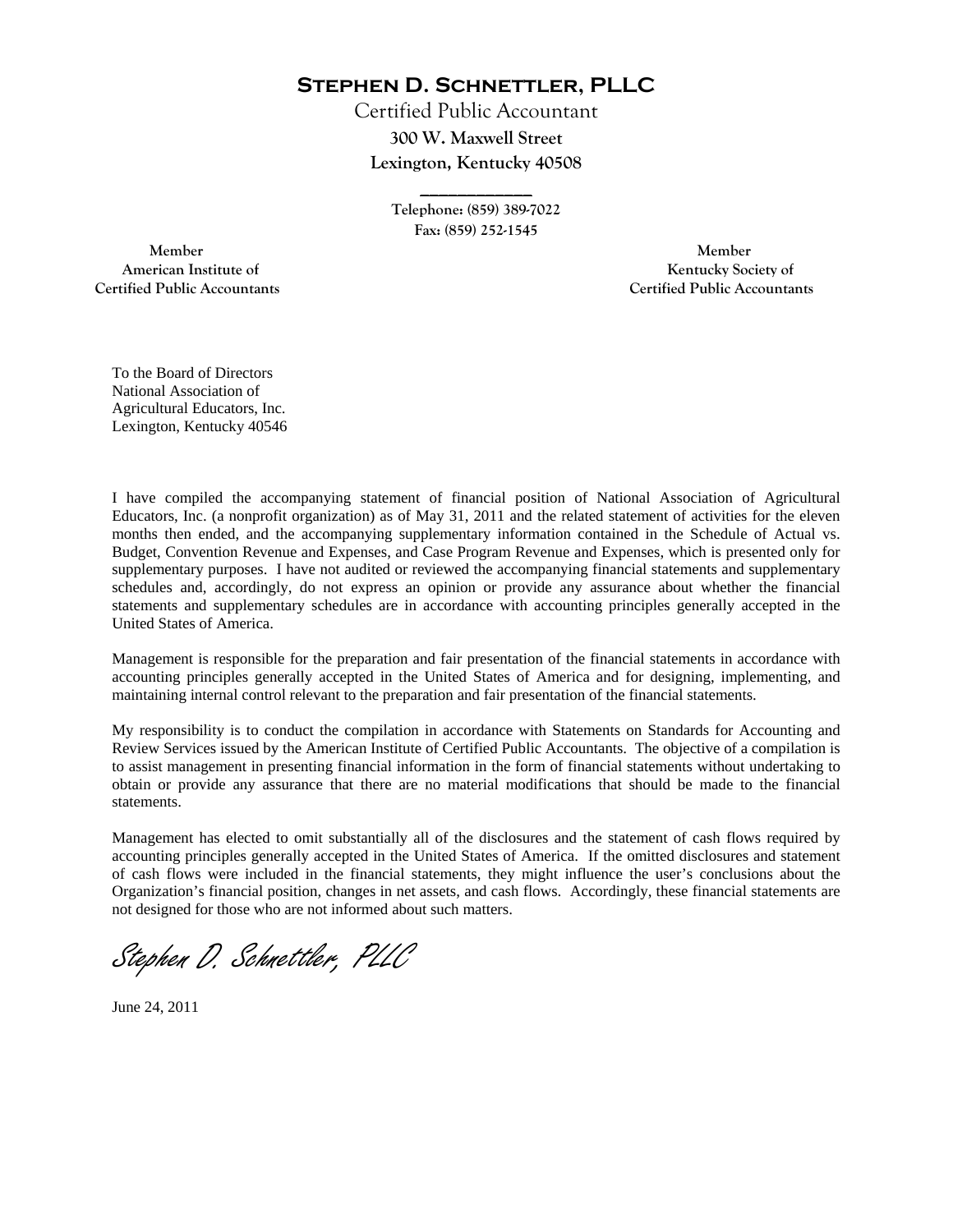## NATIONAL ASSOCIATION OF AGRICULTURAL EDUCATORS, INC. **Statement of Financial Position** May 31, 2011

| <b>ASSETS</b>                           |               |
|-----------------------------------------|---------------|
| Cash on deposit                         | \$<br>64,491  |
| Cash on deposit - CASE Program          | 50,530        |
| Investments - operating fund            | 450,334       |
| Investments - life membership fund      | 161,446       |
| Investments - reserve fund              | 106,321       |
| Accounts receivable                     | 105,763       |
| Prepaid expenses                        | 4,612         |
| Property and equipment - CASE           | 1,130         |
| Property and equipment                  | 12,096        |
| <b>TOTAL ASSETS</b>                     | \$<br>956,723 |
| <b>LIABILITIES AND NET ASSETS</b>       |               |
| <b>LIABILITIES</b>                      |               |
| Accounts payable                        | \$<br>42,263  |
| Accrued leave payable                   | 21,314        |
| Other current liabilities               | 7,305         |
| <b>TOTAL LIABILITIES</b>                | 70,882        |
| <b>NET ASSETS</b>                       |               |
| Unrestricted net assets:                |               |
| Current operation                       | 618,345       |
| Board designated for special purposes   | 123,128       |
| Temporarily restricted net assets       | 1,909         |
| <b>CASE Project</b>                     | 142,459       |
| <b>TOTAL NET ASSETS</b>                 | 885,841       |
| <b>TOTAL LIABILITIES AND NET ASSETS</b> | \$<br>956,723 |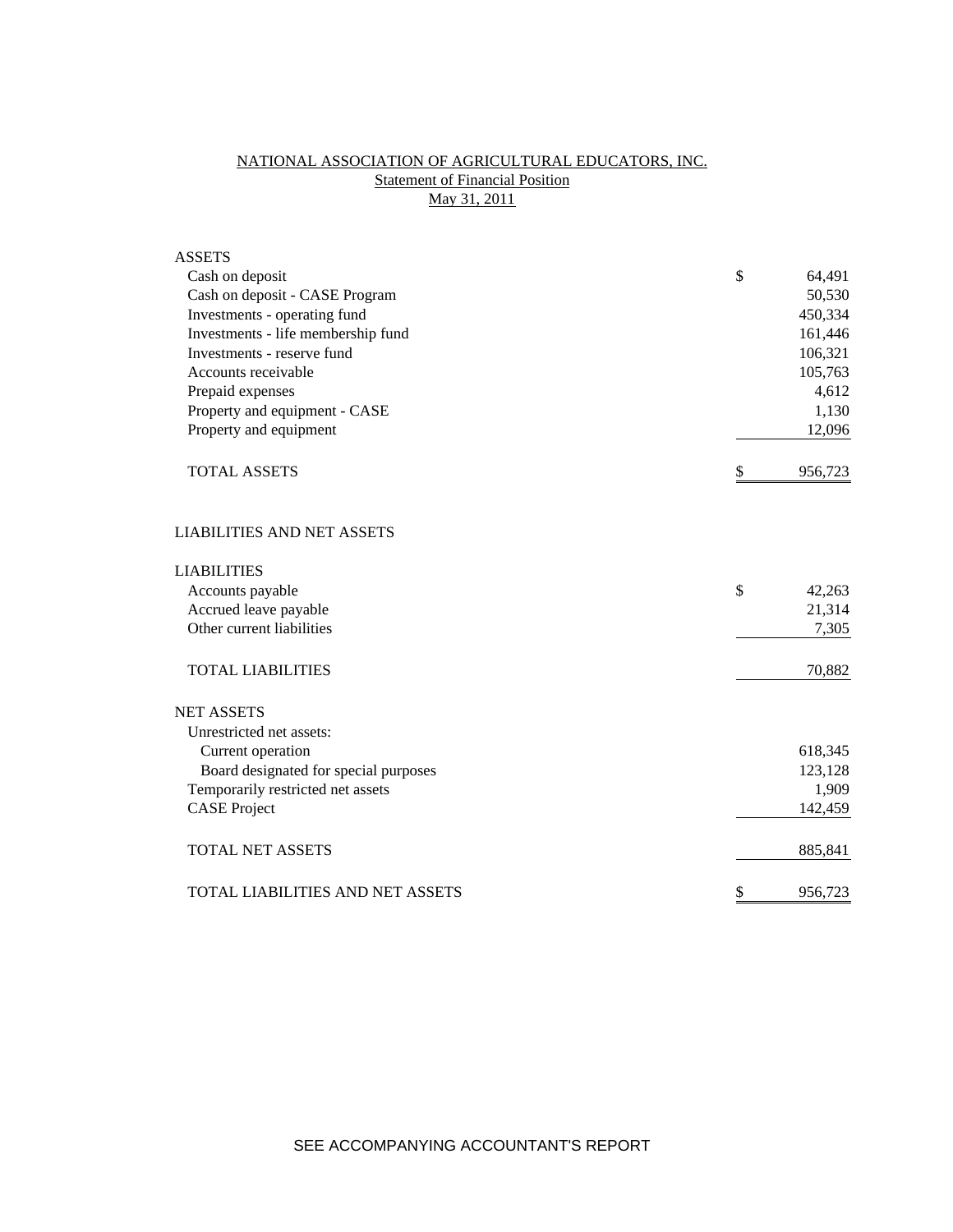## NATIONAL ASSOCIATION OF AGRICULTURAL EDUCATORS, INC. Statement of Activities For the Eleven Months Ended May 31, 2011

|                                       |         | Unrestricted   |       |            |             |               |    |           |
|---------------------------------------|---------|----------------|-------|------------|-------------|---------------|----|-----------|
|                                       | Current |                | Board |            | Temporarily | CASE          |    |           |
|                                       |         | Operations     |       | Designated | Restricted  | Project       |    | Total     |
| Revenue, Gains and Losses             |         |                |       |            |             |               |    |           |
| Membership dues                       | \$      | 390,314        | \$    | 4,320      | \$          | \$            | \$ | 394,634   |
| Convention registration               |         | 99,693         |       |            |             |               |    | 99,693    |
| Sponsorship and awards                |         | 54,214         |       |            |             |               |    | 54,214    |
| Merchandise sales                     |         | 7,143          |       |            |             |               |    | 7,143     |
| Contributions                         |         |                |       |            | 49          |               |    | 49        |
| Management fees                       |         | 58,756         |       |            |             |               |    | 58,756    |
| Net realized and unrealized           |         |                |       |            |             |               |    |           |
| gains (losses) on securities          |         | 116,118        |       |            |             |               |    | 116,118   |
| Interest and dividends                |         | 8,875          |       |            |             |               |    | 8,875     |
| FFA Foundation projects               |         | 70,115         |       |            |             |               |    | 70,115    |
| CASE Program income                   |         |                |       |            |             | 373,706       |    | 373,706   |
| Other income                          |         | 111,022        |       |            |             |               |    | 111,022   |
| Total Revenue, Gaines and Losses      |         | 916,250        |       | 4,320      | 49          | 373,706       |    | 1,294,325 |
| Net Assets Released from Restrictions |         |                |       |            |             |               |    |           |
| Total Revenue, Gains and Losses       |         |                |       |            |             |               |    |           |
| and Reclassifications                 |         | 916,250        |       | 4,320      | 49          | 373,706       |    | 1,294,325 |
| <b>Expenses</b>                       |         |                |       |            |             |               |    |           |
| General expenses                      |         | 584,349        |       |            |             |               |    | 584,349   |
| FFA Foundation projects               |         | 64,464         |       |            |             |               |    | 64,464    |
| Case Program expenses                 |         | $\overline{a}$ |       |            |             | 542,452       |    |           |
| Convention expenses                   |         | 120,158        |       |            |             |               |    | 120,158   |
| Total expenses                        |         | 768,971        |       |            |             | 542,452       |    | 768,971   |
| INCREASE (DECREASE) IN NET ASSETS     |         | 147,279        |       | 4,320      | 49          | (168, 746)    |    | (17,098)  |
| NET ASSETS AT BEGINNING OF PERIOD     |         | 471,066        |       | 118,808    | 1,860       | 311,205       |    | 902,939   |
| NET ASSETS AT END OF PERIOD           | \$      | 618,345        | \$    | 123,128    | \$<br>1,909 | \$<br>142,459 | \$ | 885,841   |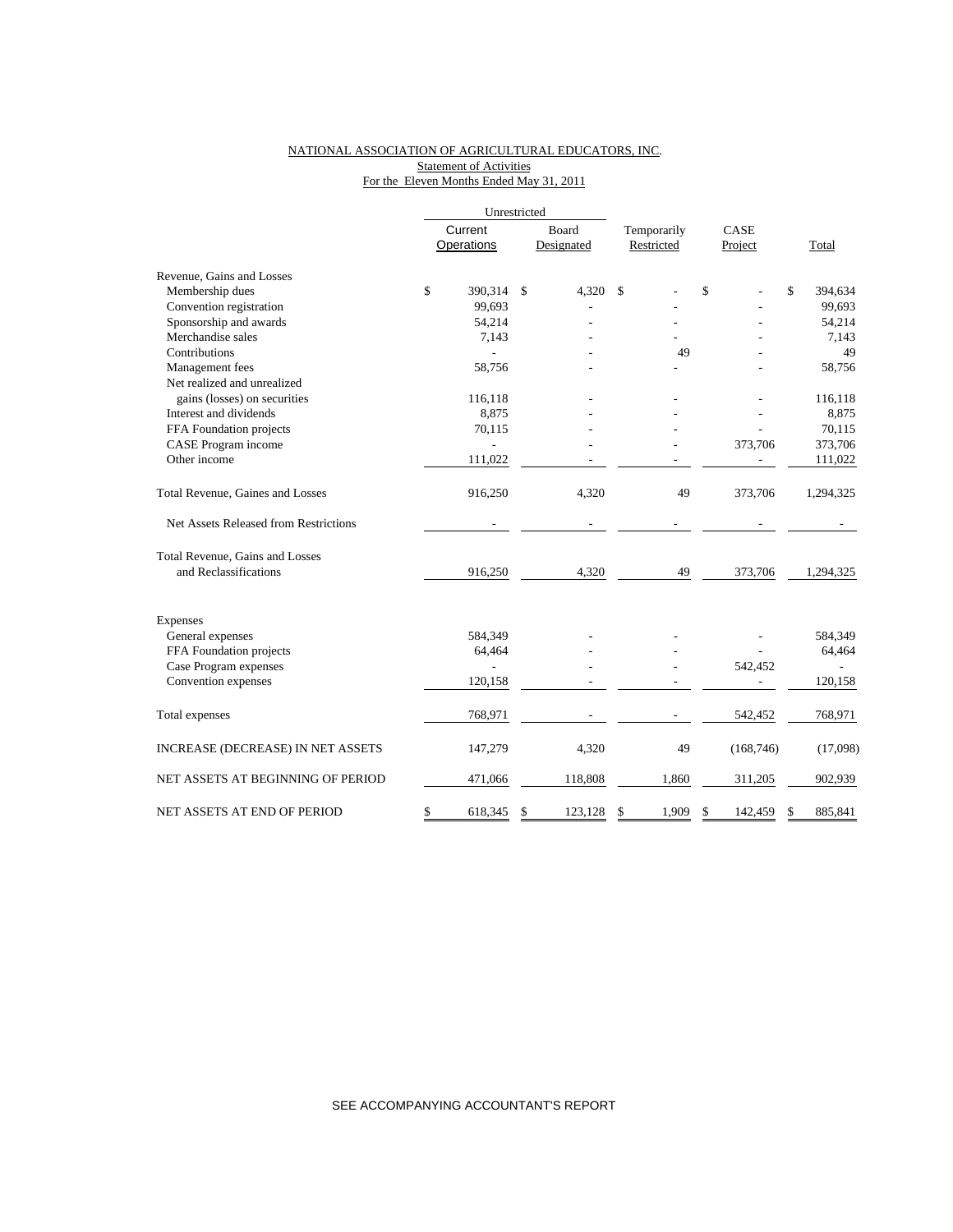## NATIONAL ASSOCIATION OF AGRICULTURAL EDUCATORS, INC. Schedule of Actual vs. Budget<br>For the One and Eleven Months Ended May 31, 2011

|                                          | <b>MONTH</b><br><b>ACTUAL</b> | <b>MONTH</b><br><b>BUDGET</b> | <b>MONTH</b><br><b>SVARIANCE</b> | YEAR TO DATE<br><b>ACTUAL</b> | <b>YEAR</b><br><b>BUDGET</b> | <b>YEAR</b><br><b><i>SVARIANCE</i></b> |
|------------------------------------------|-------------------------------|-------------------------------|----------------------------------|-------------------------------|------------------------------|----------------------------------------|
| <b>REVENUE</b>                           |                               |                               |                                  |                               |                              |                                        |
| Member dues<br>Corporate membership dues | \$<br>13.449<br>750           | <b>S</b><br>32,438<br>2,375   | - \$<br>$(18,989)$ \$            | 373,384<br>21,250             | - S<br>389.250<br>28,500     | s<br>(15, 866)<br>(7,250)              |
| <b>NSTA Dues</b>                         |                               | ÷,                            | (1,625)                          | 832                           |                              | 832                                    |
| Delmar scholarships                      |                               | 625                           | (625)                            |                               | 7,500                        | (7,500)                                |
| Foundation management fees               | 1,099                         | 2,417                         | (1, 318)                         | 58.756                        | 29,000                       | 29,756                                 |
| MBNA affinity credit card program        |                               |                               |                                  |                               |                              |                                        |
| Toyota vehicle lease management fee      |                               |                               |                                  |                               |                              |                                        |
| Interest and dividends                   | 5                             | 500                           | (495)                            | 5,775                         | 6,000                        | (225)                                  |
| Net realized and unrealized              |                               |                               |                                  |                               |                              |                                        |
| gains (losses) on securities             | (10,221)                      | 1,250                         | (11, 471)                        | 116,118                       | 15,000                       | 101,118                                |
| Merchandise sales                        | 1,640                         | 708                           | 932                              | 7,143                         | 8,500                        | (1, 357)                               |
| Investment income, Life Fund             | 94                            | 125                           | (31)                             | 3,100                         | 1,500                        | 1,600                                  |
| Contributions, Legislative Fund          |                               | ÷,                            | ÷,                               | 49                            |                              | 49                                     |
| Miscellaneous income                     |                               | ÷                             |                                  | 6,000                         |                              | 6,000                                  |
| National Teach Ag Campaign               | 4,421                         |                               | 4,421                            | 43,296                        |                              | 43,296                                 |
| Teacher crisis fund                      |                               | ÷                             | ٠                                | 1,732                         |                              | 1,732                                  |
| Risk management education                |                               |                               | ÷.                               | ÷,                            |                              | ÷                                      |
| AEM business manager stipend             |                               | 333                           | (333)                            | ÷,                            | 4,000                        | (4,000)                                |
| Lifetime achievement awards              |                               | 279                           | (279)                            |                               | 3,350                        | (3,350)                                |
| GMAC SmartEdge program                   |                               | 3,417                         | (3, 417)                         | ٠                             | 41,000                       | (41,000)                               |
| Webinar revenue                          |                               | 1,367                         | (1, 367)                         |                               | 16,400                       | (16, 400)                              |
| <b>DuPont Agrisciense</b>                |                               | $\sim$                        |                                  | 23,439                        | $\sim$                       | 23,439                                 |
| FFA Foundation project - TTTK            | 3,000                         | 4,025                         | (1,025)                          | 42,157                        | 48,300                       | (6, 143)                               |
| FFA Foundation project - OPAP            |                               | 997                           | (997)                            | 4,305                         | 11,965                       | (7,660)                                |
| FFA Foundation project - OMSP            |                               | 946                           | (946)                            | 7,009                         | 11,350                       | (4, 341)                               |
| FFA Foundation project - OT              |                               | 997                           | (997)                            | 5,898                         | 11,965                       | (6,067)                                |
| FFA Foundation project - OYM             |                               | 946                           | (946)                            | 5,952                         | 11,350                       | (5, 398)                               |
| FFA Foundation project - Greenhouse      |                               |                               |                                  | $\sim$                        | ÷,                           | $\sim$                                 |
| FFA Foundation teacher workshop          |                               |                               |                                  | 1,098                         |                              | 1,098                                  |
| FFA Foundation internet café             |                               |                               |                                  | 2,484                         |                              | 2,484                                  |
| FFA Foundation Pfizer classroom          |                               |                               |                                  | 1,212                         |                              | 1,212                                  |
| CASE program net income                  | (19, 424)                     |                               | (19, 424)                        | (168, 746)                    |                              | (168, 746)                             |
| Convention net income                    |                               | 4,767                         | (4,767)                          | 69,472                        | 50.209                       | 19,263                                 |
| <b>TOTAL REVENUE</b>                     | (5, 187)                      | 58,512                        | (63, 699)                        | 631,715                       | 695,139                      | (63, 424)                              |
|                                          |                               |                               |                                  |                               |                              |                                        |
| <b>EXPENSES</b>                          |                               |                               |                                  |                               |                              |                                        |
| Salaries                                 | 23,445                        | 21,666                        | 1,779                            | 251,694                       | 259,994                      | (8,300)                                |
| Taxes and benefits                       | 5,744                         | 5,546                         | 198                              | 58,667                        | 66,551                       | (7, 884)                               |
| Computer service                         | 520                           | 83                            | 437                              | 3,779                         | 1,000                        | 2,779                                  |
| Telephone                                | 717<br>475                    | 333<br>1,033                  | 384                              | 4,547                         | 4,000                        | 547                                    |
| Accounting                               |                               |                               | (558)                            | 12,225                        | 12,400                       | (175)                                  |
| Depreciation                             | 328                           | 583                           | (255)                            | 4,187                         | 7,000                        | (2, 813)                               |
| Rent                                     | $\bar{a}$                     | 625                           | (625)                            | 7,500                         | 7,500                        | $\sim$                                 |
| Insurance                                | 409                           | 500                           | (91)                             | 5,240                         | 6,000                        | (760)                                  |
| Legal                                    |                               | 83                            | (83)                             | 1,744                         | 1,000                        | 744                                    |
| <b>Office Supplies</b>                   | 184                           | 417                           | (233)                            | 5,213                         | 5,000                        | 213                                    |
| Bank charges and investment fees         |                               | 8                             | (8)                              | $\sim$                        | 100                          | (100)                                  |
| Printing, general                        | 541                           | 417                           | 124                              | 3,882                         | 5,000                        | (1, 118)                               |
| Staff training                           |                               | 83                            | (83)                             | 54                            | 1,000                        | (946)                                  |
| Taxes and licenses                       |                               | 5                             | (5)                              | 82                            | 60                           | 22                                     |
| Membership and contributions             |                               | 1,250                         | (1,250)                          | 19,927                        | 15,000                       | 4,927                                  |
| Travel, staff                            | (888)                         | 1,856                         | (2,744)                          | 13,520                        | 22,275                       | (8, 755)                               |
| Promotion and marketing                  | 650                           | 2,083                         | (1, 433)                         | 8,356                         | 25,000                       | (16, 644)                              |
| Merchandise and diaries                  | 3,199                         | 833                           | 2,366                            | 6,430                         | 10,000                       | (3,570)                                |
| Photocopying                             |                               | 8                             | (8)                              | 210                           | 100                          | 110                                    |
| Postage, general                         | 450                           | 333                           | 117                              | 5,342                         | 4,000                        | 1,342                                  |
| Professional liability insurance         |                               | 3,093                         | (3,093)                          | 37,415                        | 37,110                       | 305                                    |
| Public relations                         | 94                            | 42                            | 52                               | 96                            | 500                          | (404)                                  |
| Scholarships                             |                               | 938                           | (938)                            | 12,000                        | 11,250                       | 750                                    |
| Travel, regional secretaries             |                               | 833                           | (833)                            | 5,638                         | 10,000                       | (4, 362)                               |
| Travel, board of directors               | 480                           | 2,917                         | (2, 437)                         | 23,453                        | 35,000                       | (11, 547)                              |
| Nat'l Teach Ag Campaign                  | 2,193                         | $\overline{\phantom{a}}$      | 2,193                            | 48,421                        | $\overline{\phantom{a}}$     | 48,421                                 |
| FFA Foundation project - TTTK            |                               | 4,025                         | (4,025)                          | 36,846                        | 48,300                       | (11, 454)                              |
| FFA Foundation project - OPAP            | ÷,                            | 997                           | (997)                            | 4,305                         | 11,965                       | (7,660)                                |
| FFA Foundation project - OMSP            |                               | 946                           | (946)                            | 7,009                         | 11,350                       | (4, 341)                               |
| FFA Foundation project - OT              |                               | 997                           | (997)                            | 5,750                         | 11,965                       | (6,215)                                |
| FFA Foundation project - OYM             | 200                           | 946                           | (746)                            | 5,752                         | 11,350                       | (5,598)                                |
| FFA Foundation project - Greenhouse      | ÷,                            | ÷,                            |                                  | $\overline{\phantom{a}}$      |                              |                                        |
| FFA Foundation project - LAA             |                               |                               |                                  | 155                           |                              | 155                                    |
| FFA Foundation project - Smart Edge      |                               |                               |                                  | 400                           |                              | 400                                    |
| FFA Foundation teacher workshop          |                               |                               |                                  | 216                           |                              | 216                                    |
| FFA Foundation internet café             |                               |                               |                                  | 2,484                         |                              | 2,484                                  |
| FFA Teachers world                       |                               |                               |                                  | 1,547                         |                              |                                        |
|                                          |                               |                               |                                  |                               |                              |                                        |

(Continued)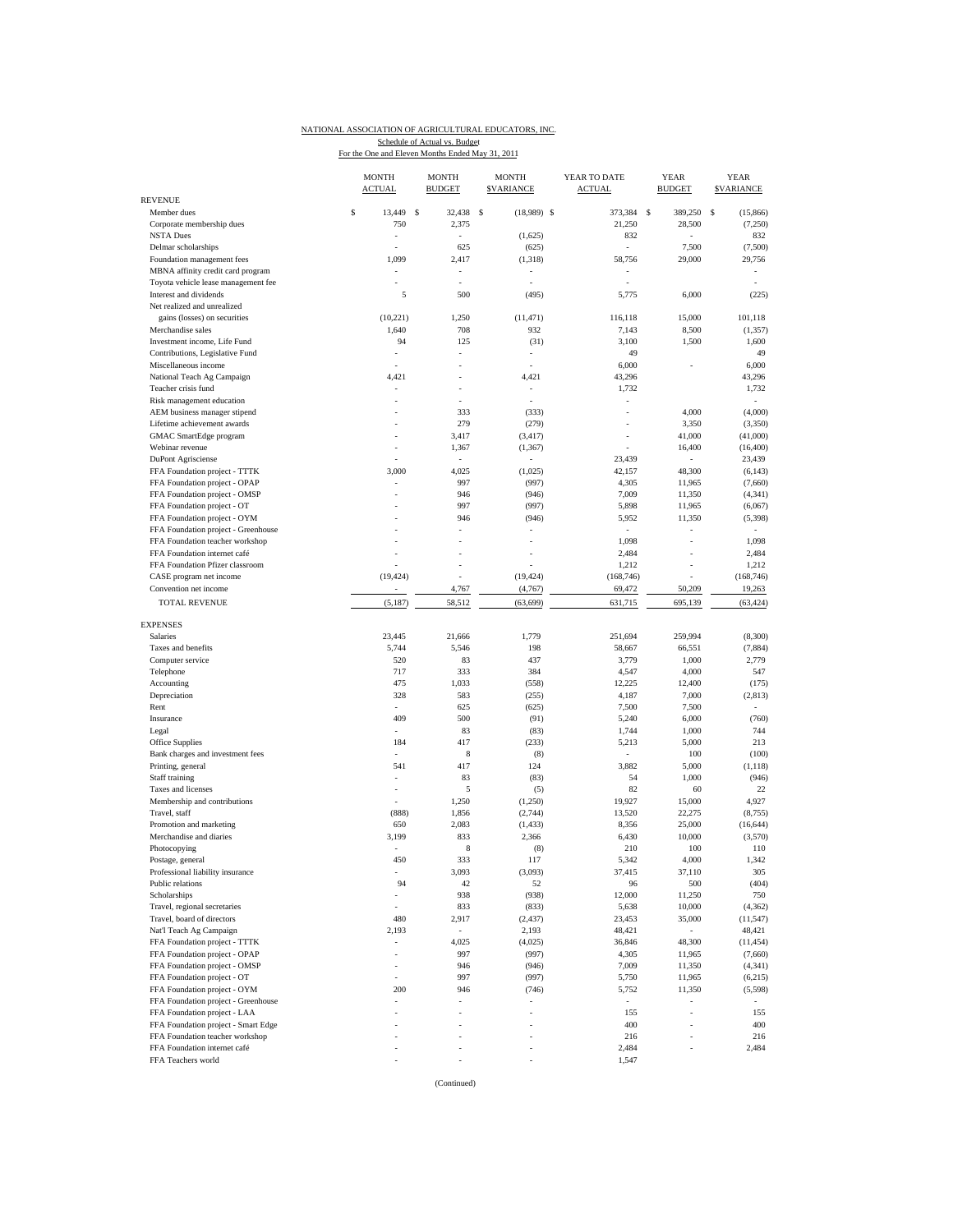# NATIONAL ASSOCIATION OF AGRICULTURAL EDUCATORS, INC.

Schedule of Actual vs. Budget<br>For the One and Eleven Months Ended May 31, 2011

|                                 | <b>MONTH</b>  | <b>MONTH</b>             | <b>MONTH</b>             | YEAR TO DATE  | <b>YEAR</b>              | <b>YEAR</b>      |
|---------------------------------|---------------|--------------------------|--------------------------|---------------|--------------------------|------------------|
|                                 | <b>ACTUAL</b> | <b>BUDGET</b>            | <b>SVARIANCE</b>         | <b>ACTUAL</b> | <b>BUDGET</b>            | <b>SVARIANCE</b> |
| Lifeteime acheivement           | ٠             | 279                      | (279)                    |               | 3,350                    | (3,350)          |
| DuPont Agriscience              | 29            | $\overline{\phantom{a}}$ | 29                       | 22.529        |                          | 22,529           |
| GMAC SmartEdge program          | ٠             | 833                      | (833)                    |               | 10,000                   | (10,000)         |
| NPS expense                     | (2,181)       | 667                      | (2,848)                  | 7,378         | 8,000                    | (622)            |
| Webinar expense                 | 99            | 292                      | (193)                    | 990           | 3,500                    | (2,510)          |
| Teacher crisis fund             | 500           | ٠                        | 500                      | 3.500         | 8,000                    | (4,500)          |
| Communities of practice expense | ٠             | ٠                        | ۰                        | 9,239         |                          | 9,239            |
| Substitute teacher hire behinds | ٠             | 333                      | (333)                    |               | 4,000                    | (4,000)          |
| NSTA dues                       | ٠             | ٠                        | $\overline{\phantom{a}}$ | 896           | $\overline{\phantom{a}}$ | 896              |
| Miscellaneous                   | -             |                          |                          | 195           |                          | 195              |
| <b>TOTAL EXPENSES</b>           | 37,188        | 55,883                   | (18,695)                 | 648,813       | 678,620                  | (31, 354)        |
| <b>NET INCOME (LOSS)</b>        | $(42,375)$ \$ | 2,629                    | $(45,004)$ \$            | (17,098)      | 16,519<br>£.             | (32,070)<br>s    |

SEE ACCOMPANYING ACCOUNTANT'S REPORT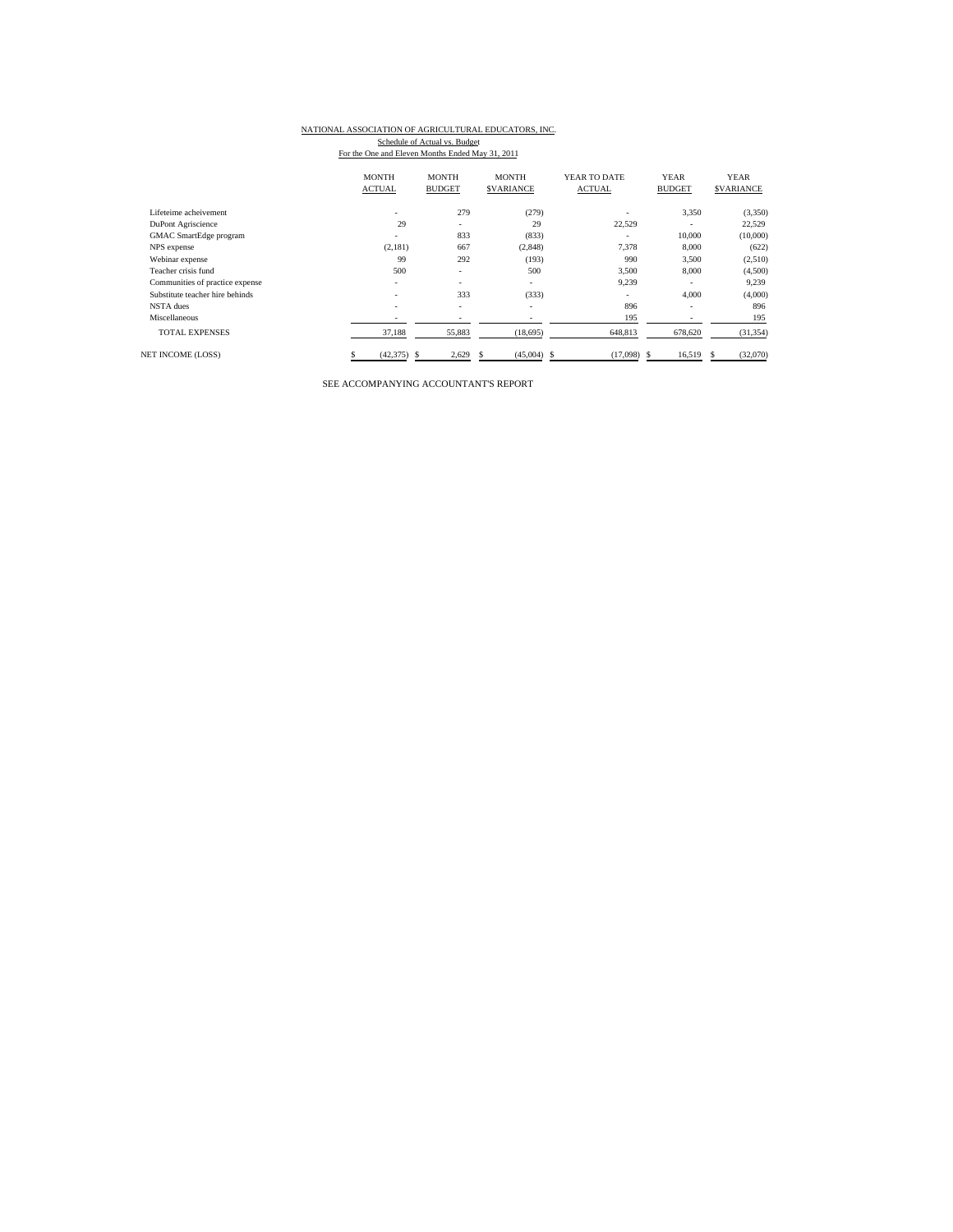#### NATIONAL ASSOCIATION OF AGRICULTURAL EDUCATORS, INC. Schedule of Convention Revenue and Expenses For the One and Eleven Months Ended May 31, 2011

|                                           | <b>MONTH</b>             |              | <b>MONTH</b>             |              | <b>MONTH</b>     | YEAR TO DATE             | <b>YEAR</b>              |             | <b>YEAR</b>      |
|-------------------------------------------|--------------------------|--------------|--------------------------|--------------|------------------|--------------------------|--------------------------|-------------|------------------|
|                                           | <b>ACTUAL</b>            |              | <b>BUDGET</b>            |              | <b>SVARIANCE</b> | <b>ACTUAL</b>            | <b>BUDGET</b>            |             | <b>SVARIANCE</b> |
| <b>REVENUE</b>                            |                          |              |                          |              |                  |                          |                          |             |                  |
| Convention, registration                  | \$                       | $\mathsf{s}$ | 6.975                    | $\mathbf{s}$ | $(6,975)$ \$     | 99.693 \$                | 83,699                   | $\mathbf S$ | 15,994           |
| Convention, tickets/workshops             |                          |              |                          |              |                  |                          |                          |             |                  |
| Convention, trade show                    |                          |              |                          |              |                  | 1,500                    |                          |             | 1,500            |
| Convention - Ideas Unlimited              |                          |              |                          |              |                  |                          |                          |             | $\sim$           |
| Convention - Teacher Mentor               |                          |              |                          |              |                  | 5,000                    |                          |             | 5.000            |
| Convention scholarship fund               |                          |              |                          |              |                  | 1,813                    | 2,000                    |             | (187)            |
| Convention, sponsorships - FFA Foundation |                          |              | 2,083                    |              | (2,083)          | 27,410                   | 25,000                   |             | 2,410            |
| Convention, host state social             |                          |              | ÷.                       |              | L.               |                          |                          |             |                  |
| Convention, sponsorships                  |                          |              | 2,079                    |              | (2,079)          | 54,214                   | 24,950                   |             | 29,264           |
| TOTAL REVENUE                             | ٠                        |              | 11,137                   |              | (11, 137)        | 189,630                  | 135,649                  |             | 53,981           |
| <b>EXPENSES</b>                           |                          |              |                          |              |                  |                          |                          |             |                  |
| Convention, plaques and trophies          |                          |              | 125                      |              | (125)            | 2,077                    | 1,500                    |             | 577              |
| Convention, printing                      |                          |              | 167                      |              | (167)            | 394                      | 2,000                    |             | (1,606)          |
| Convention, miscellaneous                 |                          |              | 83                       |              | (83)             | (75)                     | 1,000                    |             | (1,075)          |
| Convention, awards                        |                          |              |                          |              | ä,               | 8,340                    | 9,000                    |             | (660)            |
| Convention, photography                   |                          |              |                          |              | L.               | 72                       |                          |             | 72               |
| Conventions, meal functions               |                          |              | 1,000                    |              | (1,000)          | 45,878                   | 12,000                   |             | 33,878           |
| Convention, promotion and marketing       |                          |              | 83                       |              | (83)             | ÷                        | 1,000                    |             | (1,000)          |
| Convention, postage and shipping          |                          |              | 167                      |              | (167)            | 5,183                    | 2,000                    |             | 3,183            |
| Convention, equipment rental              |                          |              | 667                      |              | (667)            | 20,139                   | 8,000                    |             | 12,139           |
| Convention, workshops                     |                          |              |                          |              |                  |                          |                          |             |                  |
| Convention, host state social             |                          |              |                          |              |                  |                          |                          |             |                  |
| Convention, speakers                      |                          |              |                          |              |                  |                          |                          |             |                  |
| Convention, trade show expense            |                          |              |                          |              |                  |                          |                          |             |                  |
| Convention, tour expenses                 |                          |              |                          |              |                  |                          |                          |             |                  |
| Convention, committee expense             |                          |              | 245                      |              | (245)            | 2.109                    | 2,940                    |             | (831)            |
| Convention, sponsorships - FFA Foundation |                          |              | 2,083                    |              | (2,083)          | 7.765                    | 25,000                   |             | (17, 235)        |
| Convention, travel/board of directors     |                          |              | 1,000                    |              | (1,000)          | 11,586                   | 12,000                   |             | (414)            |
| Convention, staff travel                  |                          |              | 750                      |              | (750)            | 16,690                   | 9,000                    |             | 7,690            |
| Convention, other travel                  |                          |              | $\overline{\phantom{a}}$ |              | $\frac{1}{2}$    | $\overline{\phantom{a}}$ | $\overline{\phantom{a}}$ |             | $\sim$           |
| <b>TOTAL EXPENSES</b>                     | $\overline{\phantom{a}}$ |              | 6,370                    |              | (6,370)          | 120,158                  | 85,440                   |             | 34,718           |
| <b>NET INCOME (LOSS)</b>                  | \$                       |              | \$<br>4,767              |              | (4,767)          | -\$<br>69,472            | \$<br>50,209             | \$          | 19,263           |